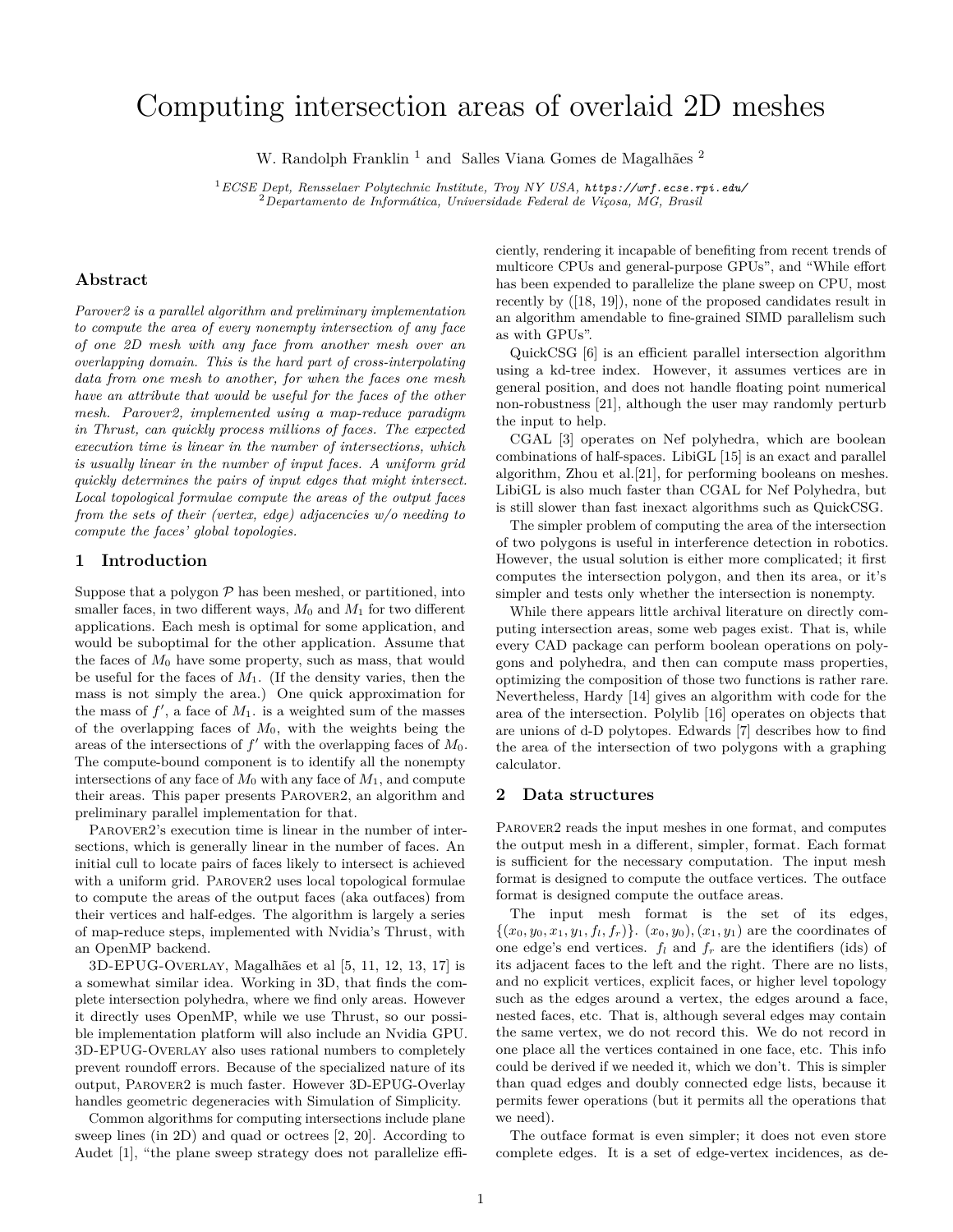scribed later. However it permits the local topological formulae described next to compute the outface areas.

#### **3 Local topological formulae**

This section will motivate the power of local topological formulae, by presenting an algorithm for computing the area of a face from either the set of its vertex positions and their neighborhoods, or the set of its vertex-edge incidences. The neighborhood of a vertex is defined as the direction vectors of its adjacent edges, and which one of the two sectors that they define is inside the face. This algorithm does not use the lengths of the adjacent edges, nor the vertices at their other ends. It resembles Green's theorem, except that, while Green's theorem computes a polygon's area by integrating along its boundary edges, we use only the boundary vertices.

The general formula is given in [8]. For a simple example, consider a diagonal rectilinear face  $f$ , as shown in Figure 1. All edges have slope  $+1$  or  $-1$ . The face may have multiple components and nested islands and holes. Each vertex will be assigned a sign bit, s, determined by its neighborhood. Then the area of this isothetic diagonal f is  $\sum_i s_i x_i^2$ . For Figure 1, the area would be



Figure 1: Diagonal rectilinear polygon

 $0-1+4-9+16-4=6$ . As this formula is a map-reduction, it may be efficiently computed in parallel.

The proof is by induction. It is clearly true if  $f$  is a rectangle. If two rectangles with a common edge are united and those common edges (and four vertices) removed, then the area formula remains valid. In this way, any face may be built up. Any mass property, such as a higher order moment, may be likewise computed.

There are many formulae using different input formats. Another face area formula map-reduces the set of oriented edges, summing the signed areas subtended by the edges and the coordinate origin.

We compute the outface areas with a formula using the set of *(vertex, edge)* adjacencies. Each vertex neighborhood comprises two adjacencies. For vertex v with adjacent edges  $e_1, e_2$ , they would be  $(v, \hat{e}_1)$  and  $(v, \hat{e}_2)$ . The normalization is because we know the direction of the edge but not its length. One adjacency is represented as the triple  $(v, \hat{t}, \hat{n})$ . v is the position of the vertex.  $\hat{t}$  is a unit direction vector along the edge.  $\hat{n}$  is a unit direction vector perpendicular to  $\hat{t}$  pointing to the inside side of the edge.  $\hat{n}$  adds only one bit of information.

The area of the general f is  $\left(\sum (v \cdot \hat{t}) (v \cdot \hat{n})\right)/2$ . This is proved by dropping a perpendicular from the origin to each edge of  $f$ , and partitioning  $f$  into  $2n$  right triangles. The vertices of one triangle will be the origin, a perpendicular foot, and one of the two end vertices of that foot's edge. Then, the signed area of one such triangle is  $((v \cdot \hat{i})(v \cdot \hat{n}))/2$ .<br>The show date structure is simpler, smaller, and if

The above data structure is simpler, smaller, and faster than the well known half-edge data structure of the doubly connected edge list, since we do not use both ends of an edge together. It is much simpler to compute outfaces in this format than to also compute their edges.

#### **4 Outface area computation strategy**

Each outface is the intersection of two input faces (aka infaces), one from each input mesh. An outface is identified by the ordered pair of those two infaces. Parover2 computes the outface areas by a map-reduction over the vertex-edge adjacencies. As it processes the input, it does not compute each outface all at once. Rather, it will compute an output vertex with all its vertex-edge adjacencies, then another output vertex with all its vertex-edge adjacencies, and so on. So, it accumulates the outface areas incrementally. It never computes the output edges. (If necessary, the adjacencies could be paired up to produce the output edges.)

There are two types of output vertex-edge adjacencies: an adjacency of one of the input meshes  $M_i$ , and an intersection of an edge of  $M_0$  with an edge of  $M_1$ .

#### **4.1 Output adjacencies that are input adjacencies**

- 1. Call the input adjacency, h.
- 2. Without loss of generality, assume that h is in mesh  $M_0$ .
- 3. h is adjacent to two infaces, call them  $f_l$  and  $f_r$ .
- 4. Let the vertex of  $h$  be  $v$ .  $v$  is contained in some face, say  $f'$ , of the other mesh,  $M_1$ .
- 5. h is part of the two outfaces  $(f_l, f')$  and  $(f_r, f')$ .
- 6. The normal vector component of  $h$  may need to be negated depending on which outface we are considering.
- 7. Parover2 will compute an area component for the two outfaces. Each component is of the form *(outface-id, areacomponent)*.
- 8. The total area of each outface is obtained by summing its components, as described later.

There are three nontrivial parts here: the tedious process of getting the several different special cases correct, storing the area components, and point location. Storing the area components is complicated. We are computing and storing the components in parallel. We do not know in advance the ids of the nonempty outfaces. We do not know in advance how many components each outface will have (aka how many vertices it has). Parover2 uses a vector of the *(outface-id, area-component)* pairs as follows.

- 1. The size of the vector is four times the number of input edges in the two meshes combined.
- 2. The *i*-th input edge will create output pairs numbered  $4i$ to  $4i + 3$ . So, the output pairs can be written in parallel w/o needing semaphores or locks. Specifically, we define a function that maps from index  $i$  to output pair  $i$ , and then map that function over the index vector  $0, 1, 2, \ldots$
- 3. Finally we sort the vector by outface-id and perform a parallel reduce-by-key, which sums the area components with the same outface-id.
- 4. The slowest step is the sort. However, every alternative, such a hash table keyed by the outface-id, or linked lists, appears worse.

For locating which face of  $M_1$  contains v, we use a uniform grid, aka bucket sort. The expected query time is constant per point location, independent of the map size. The preprocessing algorithm goes as follows:

- 1. Determine the maximum linear size of any face in either direction  $(x \text{ or } y)$ .
- 2. Superimpose a grid of  $g \times g$  cells over the meshes. g is chosen so that a cell is slightly taller and wider than the largest face.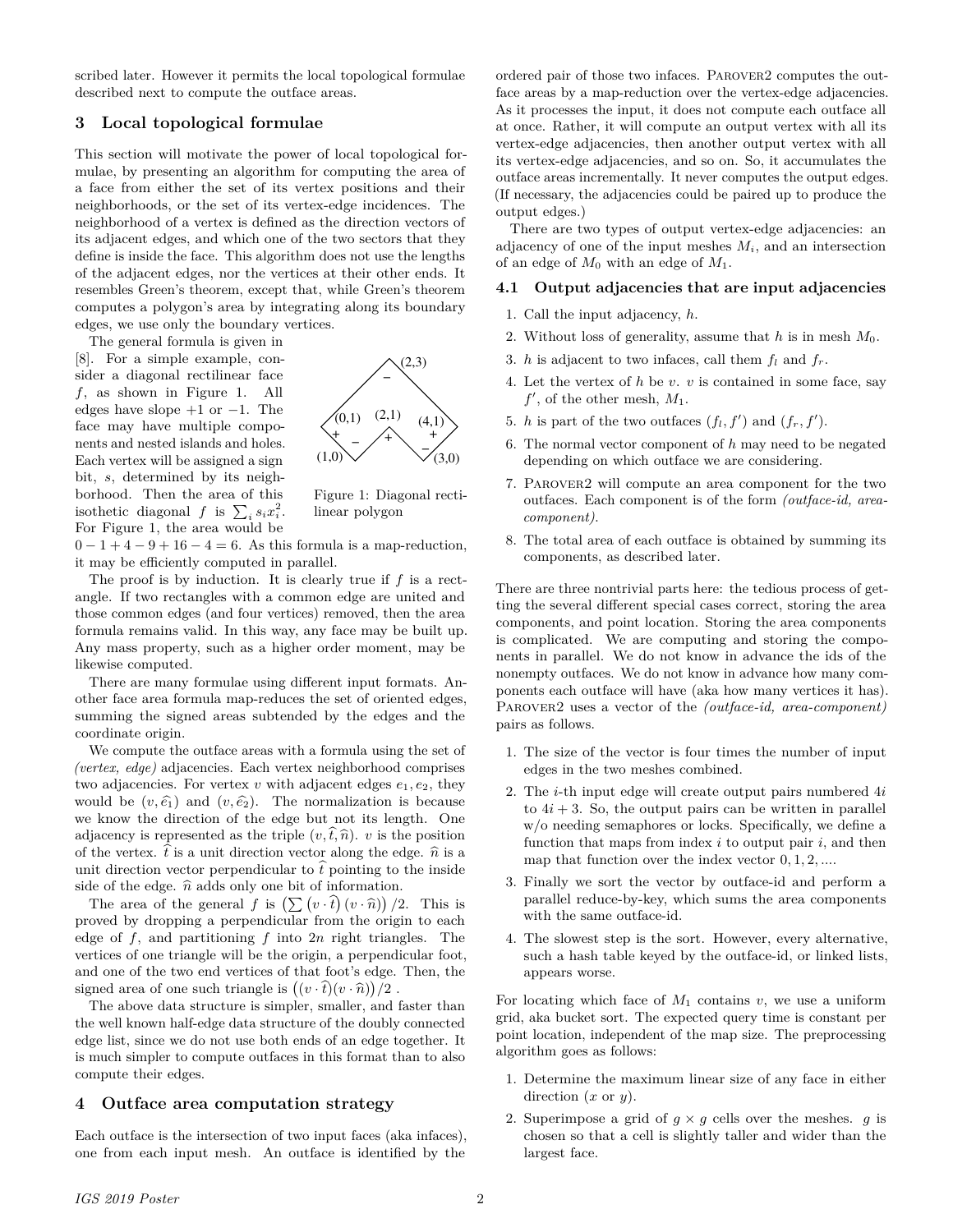- 3. For each input edge e, compute a superset of size 4 of the grid cells that intersect  $e$ . Because of the choice of  $g$ , the actual number of cells intersecting e ranges from 1 to 3. For programming ease, we circumscribe e with a box and use all the cells intersecting that box. This avoids exactly computing—in parallel—the intersecting cells, which would require identifying, in constant time, the  $i$ -th intersecting cell.
- 4. Working in parallel over the edges, form a vector of these pairs.
- 5. Sort it by cell id.
- 6. Use a parallel scan function to find the start of each cell's edges in the sorted vector, and the number of edges in each cell.

The total preprocessing execution time is linear in the input size because (a) for sorting by cell ids, a linear-time radix sort is applicable, and (b) the other steps are linear in the number of pairs (and fast).

The query algorithm to locate which face mesh  $M_1$  contains point q from mesh  $M_0$  is this:

- 1. Compute which grid cell contains  $q$ . (This is simply two modulo operations on  $q$ 's coordinates.)
- 2. Process the edges of  $M_1$  that are in the same cell as q as follows, in parallel over the edges, as follows. (a) Run a vertical line up and down from  $q$  through the cell. (b) Skip edges that are not intersected. (c) For each edge that is intersected, compute the vertical distance from  $q$  to the edge. (d) Return the absolutely closest edge.
- 3. If no edge was vertically above or below  $q$ , then the containing face is the external face. This is because the grid size is large enough that it is impossible to a face to extend beyond a cell in both directions.
- 4. Otherwise the containing face is one of the two faces adjacent to the closest edge. Which one is determined by whether the edge is above or below  $q$  and whether its first vertex is to the left or right of its second vertex.

The execution time to query  $q$  is linear in the number of edges in its grid cell. Since the cell size is slightly larger than the largest face, that depends on the ratio between the average face size and the largest face size, which is a constant  $\lt 4$  for many common distributions of face sizes, including uniform and Gaussian. So, the expected query time per point is constant.

### **4.2 Output adjacencies that are the intersections of two input edges**

This case differs from the previous case in two ways. First, we must compute the intersections of edges from  $M_0$  with edges from  $M_1$ . Each intersection is a vertex of four outfaces and generates two adjacencies per face, for a total of eight outface adjacencies per intersection. Second, there is no need for point location because here we know the outface ids.

Note that two edges that intersect each other must both intersect the same grid cell, but not all pairs of edges in the same cell will intersect. The edge pairs in a cell can be indexed so that the i-th pair can be determined in constant time. If the edges are independently and identically distributed, then the probability of a pair of edges in the same cell intersecting each other is constant, independent of the total number of edges.

The algorithm goes as follows.

1. Compute the maximum possible number of edge intersections per cell and allocate space for a vector of intersections

from all cells.

- 2. Populate that vector with the pairs of possibly intersecting edges. Note that this parallelizes because of the above observations. I.e., we can determine in constant time the i-th element of that vector.
- 3. Filter that vector by whether or not the edges do intersect.
- 4. Map the resulting vector into a vector of octuples of outface adjacencies.
- 5. Sort, reduce by key, and sum.

This parallelizes well. The expected execution time is linear in the number of input edges. An adversary could generate bad input cases, but other data structures such as quadtrees can also be made to perform poorly, and they don't parallelize well. We do not believe that real data would have this problem.

## **5 Implications of the target platform**

The design choices in Parover2 are motivated by the goal of eventual execution on an Nvidia GPU. (Nvidia was chosen because it is currently by far the most common and most costeffective GPU.) A GPU executes thousands of threads in parallel, with the threads grouped by 32 into warps. All 32 threads in one warp simultaneously execute the same instruction, ideally on data from successive words in memory. The only exception is that some threads in the warp may be idle.

Efficient algorithms for a GPU prefer data structures that are arrays of plain old data types, not even arrays of structures. Conditionals hurt performance. Pointers are strongly to be deprecated. Even randomly accessing elements is not ideal.

Therefore complex and adaptive data structures such as sweep lines and trees are very difficult to parallelize. This is especially true when using hundreds or thousands of threads. All this gets much worse in 3D. Hence our preference for simple flat data structures like uniform grids.

Simple flat data structures have another advantage; they are more compact; they take less space. In many parallel programs, the I/O time to read and write the data dominates the computation time. Although hosts and devices have a lot of memory as described above, it is slow, but they have small fast caches and register banks.

## **6 Implementation**

PAROVER2 is implemented in  $C++$  on a dual 14-core 2.0GHz Intel Xeon with 256GB of memory, running Ubuntu Linux. The parallel environment is Nvidia's Thrust, which is a set of parallel C++ classes and routines that map and reduce vectors. It is a parallel extension of parts of the Standard Template Library and Boost[4]. Thrust is reasonably mature, and seems to represent a good medium being a high level abstraction and being efficient. Thrust has several possible backends, including OpenMP and CUDA. Parover2 currently uses OpenMP, with CUDA support being debugged.

Our initial test cases are pairs of overlapping square meshes. Times are shown in Table 1. The test times start after the data has been read. The additional time to read the data, from ASCII files stored in real memory, is about 80% of the processing time. If the identical job is rerun, the time may vary by 10%. The parallel speedup on this system with 28 threads and 56 hyperthreads was a factor of 6.3. One limiting factor is that the processors automatically overclock from 2.0GHz to 3.2GHz when lightly loaded, but run more slowly when executing many parallel threads. This is typical of multicore CPUs, and serves